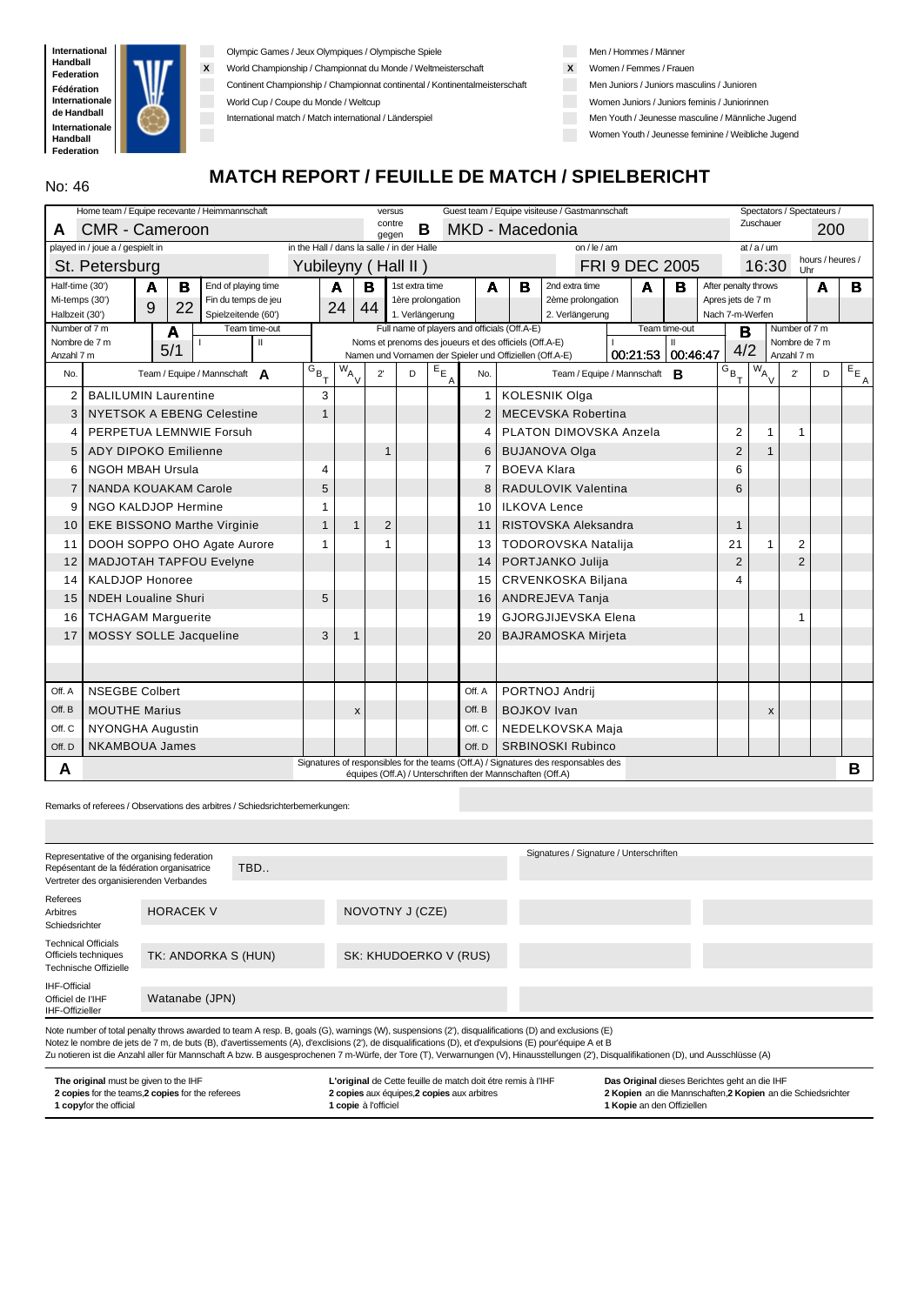**XVIIth Women's World Championship 2005**

**WOMEN**

FRI 9 DEC 2005 16:30

**Preliminaries**



**CMR - MKD**

**Results**

Match No: 46 **CMR 24 - 44 MKD (9-22) (15-22)** 

**Referees:** HORACEK V / NOVOTNY J (CZE) **RUNNING SCORE**

|                     | <b>CMR - Cameroon</b>              |       |             |      |             |                                      |                |           |           |                |                |                  |    |                                   | 1st Half                                                   |                                            |
|---------------------|------------------------------------|-------|-------------|------|-------------|--------------------------------------|----------------|-----------|-----------|----------------|----------------|------------------|----|-----------------------------------|------------------------------------------------------------|--------------------------------------------|
|                     | <b>Players</b>                     |       |             |      |             | <b>Shots</b>                         |                |           |           |                |                | <b>Penalties</b> |    |                                   | (3)<br>$\mathbf 0$                                         | (2') 1 BUJANOVA O<br>2 TODOROVSKA N        |
| No.                 | Name                               | G/S   | %           | 6m   | Wing        | 9m                                   | 7 <sub>m</sub> | <b>FB</b> | BT        | YC             | I2MinI RC I    |                  | EX | EKE BISSONO M                     | $\overline{1}$<br>(3)<br>$\overline{2}$                    |                                            |
| 2                   | <b>BALILUMIN Laurentine</b>        | 3/7   | 43          |      | 2/4         | 1/3                                  |                |           |           |                |                |                  |    |                                   | $\mathbf{1}$                                               | $(4')$ 3 BOEVAK                            |
| 3                   | NYETSOK A EBENG Celestine          | 1/1   | 100         |      | 1/1         |                                      |                |           |           |                |                |                  |    |                                   | (6')<br>$\mathbf{1}$                                       | 4 TODOROVSKA N                             |
| $\overline{4}$      | PERPETUA LEMNWIE Forsuh            | 0/3   | 0           |      |             | 0/2                                  | 0/1            |           |           |                |                |                  |    | MOSSY SOLLE J                     | (7)<br>$\mathbf{1}$<br>$\overline{\mathbf{2}}$<br>(8)<br>5 | 5 BOEVAK                                   |
| 5                   | ADY DIPOKO Emilienne               | 0/2   | $\mathbf 0$ |      |             | 0/2                                  |                |           |           |                | $\mathbf{1}$   |                  |    |                                   |                                                            | 2 (10') 6 TODOROVSKA N                     |
| 6                   | <b>NGOH MBAH Ursula</b>            | 4/9   | 44          | 0/1  |             | 4/6                                  | Q'1            | 0/1       |           |                |                |                  |    |                                   | 2(10)                                                      | 7 TODOROVSKA N                             |
| $\overline{7}$      | NANDA KOUAKAM Carole               | 5/12  | 42          | 1/2  |             | 2/8                                  |                | 1/1       | 1/1       |                |                |                  |    |                                   |                                                            | 2 (12') 8 TODOROVSKA N                     |
| 9                   | NGO KALDJOP Hermine                | 1/2   | 50          | 1/1  | 0/1         |                                      |                |           |           |                |                |                  |    |                                   | 2(13)                                                      | 9 PLATON DIMOVSK.                          |
| 10                  | <b>EKE BISSONO Marthe Virginie</b> | 1/5   | 20          | 0/1  |             | 0/1                                  | 1/3            |           |           | $\mathbf{1}$   | 2              |                  |    | :TSOK A EBENG C                   | $3(14)$ 9<br>3(15)                                         | 10 PORTJANKO J                             |
| 11                  | DOOH SOPPO OHO Agate Aurore        | 1/3   | 33          | 1/3  |             |                                      |                |           |           |                | $\mathbf{1}$   |                  |    |                                   |                                                            | 3 (16') 11 TODOROVSKA N                    |
| 12                  | MADJOTAH TAPFOU Evelyne            |       |             |      |             |                                      |                |           |           |                |                |                  |    |                                   | 3(16)                                                      | 12 TODOROVSKA N                            |
| 14                  | <b>KALDJOP Honoree</b>             | 0/1   | $\mathbf 0$ |      | 0/1         |                                      |                |           |           |                |                |                  |    | NGO KALDJOP H 4 (17') 12          |                                                            |                                            |
| 15                  | <b>NDEH Loualine Shuri</b>         | 5/6   | 83          | 4/5  |             |                                      |                | 1/1       |           |                |                |                  |    |                                   | 4(18)<br>4 (19')                                           | 13 CRVENKOSKA B<br>14 PORTJANKO J          |
| 16                  | <b>TCHAGAM Marguerite</b>          |       |             |      |             |                                      |                |           |           |                |                |                  |    | ANDA KOUAKAM C                    | 5(21)<br>14                                                |                                            |
| 17                  | MOSSY SOLLE Jacqueline             | 3/3   | 100         | 2/2  |             |                                      |                | 1/1       |           | $\mathbf{1}$   |                |                  |    |                                   | 5(21)                                                      | 15 TODOROVSKA N                            |
|                     | Bench / Team                       |       |             |      |             |                                      |                |           |           |                |                |                  |    |                                   | 5(22)                                                      | 16 TODOROVSKA N                            |
|                     | Totals                             | 24/54 | 44          | 9/15 | 3/7         | 7/22                                 | 1/5            | 3/4       | 1/1       | $\overline{2}$ | 4              |                  |    | JOH SOPPO OHO A<br>ANDA KOUAKAM C | $6$ (22')<br>16<br>7(23)                                   |                                            |
|                     |                                    |       |             |      |             |                                      |                |           |           |                |                |                  |    |                                   | 16<br>7(23)                                                | 17 TODOROVSKA N                            |
|                     | Goalkeepers                        |       |             |      |             | <b>Saves</b>                         |                |           |           |                |                |                  |    |                                   | 7(24)                                                      | 18 TODOROVSKA N                            |
| No.                 | Name                               | S/S   | %           | 6m   | Wing        | 9m                                   | 7m             | FB        | <b>BT</b> |                |                |                  |    | NGOH MBAH U                       | 8(25)<br>18                                                |                                            |
| 12                  | MADJOTAH TAPFOU Evelyne            | 4/17  | 24          | 1/4  | 1/5         | 2/4                                  |                |           | 0/4       |                |                |                  |    |                                   | 8(26)<br>8(26)                                             | 19 TODOROVSKA N<br>20 RISTOVSKA A          |
| 16                  | <b>TCHAGAM Marguerite</b>          | 12/43 | 28          | 1/10 | 4/12        | 5/6                                  | 2/4            | 0/5       | 0/6       |                |                |                  |    |                                   | NDEH L 9 (29')<br>20                                       |                                            |
|                     | Totals                             | 16/60 | 27          | 2/14 | 5/17        | 7/10                                 | 2/4            | 0/5       | 0/10      |                |                |                  |    |                                   | 9 (29)                                                     | 21 RADULOVIK V                             |
|                     |                                    |       |             |      |             |                                      |                |           |           |                |                |                  |    |                                   | 9 (30)                                                     | 22 CRVENKOSKA B                            |
|                     | <b>MKD - Macedonia</b>             |       |             |      |             |                                      |                |           |           |                |                |                  |    |                                   | 2nd Half                                                   |                                            |
|                     |                                    |       |             |      |             | <b>Shots</b>                         |                |           |           |                |                |                  |    |                                   |                                                            | 9 (31') 23 BUJANOVA O                      |
|                     | <b>Players</b><br>Name             | G/S   | %           | 6m   | Wing        |                                      | 7m             | FB        | ВT        |                | YC 2Min RC     | <b>Penalties</b> | EX |                                   | NDEH L 10 (31')<br>23                                      |                                            |
| No.<br>$\mathbf{1}$ | <b>KOLESNIK Olga</b>               |       |             |      |             | 9m                                   |                |           |           |                |                |                  |    | NGOH MBAH U 11 (32')              | 10(32)<br>24                                               | 24 TODOROVSKA N                            |
|                     | MECEVSKA Robertina                 |       |             |      |             |                                      |                |           |           |                |                |                  |    |                                   | 11(33)                                                     | 25 RADULOVIK V                             |
| 2<br>$\overline{4}$ | PLATON DIMOVSKA Anzela             | 2/2   | 100         | 2/2  |             |                                      |                |           |           | $\mathbf{1}$   | $\mathbf{1}$   |                  |    | ANDA KOUAKAM C 12 (34')           | 25                                                         |                                            |
| 6                   | <b>BUJANOVA Olga</b>               | 2/6   | 33          | 1/1  |             | 1/5                                  |                |           |           | $\mathbf{1}$   |                |                  |    | BALILUMIN L 13 (35')              | 25                                                         |                                            |
| $\overline{7}$      | <b>BOEVA Klara</b>                 | 6/11  | 55          | 2/2  | 1/2         | 0/3                                  | 1/2            | 1/1       | 1/1       |                |                |                  |    | ANDA KOUAKAM C 14 (36')           | 25<br>14 (37)                                              | 26 TODOROVSKA N                            |
| 8                   | RADULOVIK Valentina                | 6/9   | 67          | 2/3  | 3/5         |                                      |                |           | 1/1       |                |                |                  |    |                                   | 14(38)                                                     | 27 TODOROVSKA N                            |
|                     |                                    |       |             |      |             |                                      |                |           |           |                |                |                  |    |                                   | (39')<br>14                                                | 28 RADULOVIK V                             |
| 10                  | <b>ILKOVA Lence</b>                |       |             |      |             |                                      |                |           |           |                |                |                  |    |                                   | 14<br>(40)                                                 | 29 BOEVAK                                  |
| 11                  | RISTOVSKA Aleksandra               | 1/1   | 100         |      | 1/1         |                                      |                |           |           |                |                |                  |    | BALILUMIN L 15                    | (40)<br>29                                                 |                                            |
| 13                  | TODOROVSKA Natalija                | 21/26 | 81          | 2/2  | 7/9         | 2/5                                  |                | 3/3       | 7/7       | $\mathbf{1}$   | $\overline{c}$ |                  |    | MOSSY SOLLE J                     | $16$ (41)<br>29<br>$16$ $(43)$                             | 30 BOEVAK                                  |
| 14                  | PORTJANKO Julija                   | 2/8   | 25          | 1/3  | 0/1         | 0/2                                  | 1/2            |           |           |                | $\overline{2}$ |                  |    |                                   | $16$ $(43)$                                                | 31 TODOROVSKA N                            |
| 15                  | CRVENKOSKA Biljana                 | 4/4   | 100         | 2/2  |             |                                      |                | 1/1       | 1/1       |                |                |                  |    | NGOH MBAH U 17 (44')              | 31                                                         |                                            |
| 16                  | ANDREJEVA Tanja                    |       |             |      |             |                                      |                |           |           |                |                |                  |    |                                   | 17(45)                                                     | 32 RADULOVIK V                             |
| 19                  | GJORGJIJEVSKA Elena                |       |             |      |             |                                      |                |           |           |                | $\mathbf{1}$   |                  |    |                                   | NDEH L 18 (45')<br>32<br>18 (45')<br>33                    | TODOROVSKA N                               |
| 20                  | <b>BAJRAMOSKA Mirjeta</b>          | 0/1   | 0           |      |             | 0/1                                  |                |           |           |                |                |                  |    | NGOH MBAH U 19 (46')              | 33                                                         |                                            |
|                     | Bench / Team                       |       |             |      |             |                                      |                |           |           | $\mathbf{1}$   |                |                  |    |                                   | NDEH L 20 (47')<br>33                                      |                                            |
|                     | Totals                             | 44/68 | 65          |      | 12/15 12/18 | 3/16                                 | 2/4            | 5/5       | 10/10     | $\overline{4}$ | 6              |                  |    | BALILUMIN L 21                    | 33<br>(47)                                                 |                                            |
|                     |                                    |       |             |      |             |                                      |                |           |           |                |                |                  |    | MOSSY SOLLE J                     | 22<br>(49)<br>33                                           |                                            |
|                     | Goalkeepers                        |       |             |      |             | Saves                                |                |           |           |                |                |                  |    |                                   | (50)<br>22<br>22 (50')                                     | 34 BOEVAK<br>35 TODOROVSKA N               |
| No.                 | <b>Name</b>                        |       |             |      |             | $S/S$   %   6m   Wing   9m   7m   FB |                |           | BT        |                |                |                  |    |                                   |                                                            | 22 (53') 36 RADULOVIK V                    |
| $1 \vert$           | <b>KOLESNIK Olga</b>               | 9/21  | 43          | 2/8  | 1/2         | 3/5                                  | 3/4            | 0/1       | 0/1       |                |                |                  |    |                                   |                                                            | 22 (54') 37 TODOROVSKA N                   |
| 16                  | ANDREJEVA Tanja                    | 4/16  | 25          | 1/4  | 1/3         | 1/6                                  |                | 1/3       |           |                |                |                  |    | ANDA KOUAKAM C                    | 23 (54)<br>37                                              |                                            |
|                     | Totals                             | 13/37 | 35          | 3/12 | 2/5         | 4/11                                 | 3/4            | 1/4       | 0/1       |                |                |                  |    |                                   | 23 (55')                                                   | 38 RADULOVIK V<br>23 (55') 39 TODOROVSKA N |
|                     |                                    |       |             |      |             |                                      |                |           |           |                |                |                  |    |                                   | NDEH L 24 (56')<br>39                                      |                                            |
|                     |                                    |       |             |      |             |                                      |                |           |           |                |                |                  |    |                                   | 24 (58')                                                   | 40 CRVENKOSKA B                            |
|                     |                                    |       |             |      |             |                                      |                |           |           |                |                |                  |    |                                   | 24 (59')                                                   | 41 BOEVAK                                  |
|                     |                                    |       |             |      |             |                                      |                |           |           |                |                |                  |    |                                   | 24<br>(59)                                                 | 42 CRVENKOSKA B                            |
|                     |                                    |       |             |      |             |                                      |                |           |           |                |                |                  |    |                                   | 24<br>(60)<br>24<br>(60)                                   | 43 TODOROVSKA N<br>44 PLATON DIMOVSK.      |
|                     |                                    |       |             |      |             |                                      |                |           |           |                |                |                  |    |                                   |                                                            |                                            |

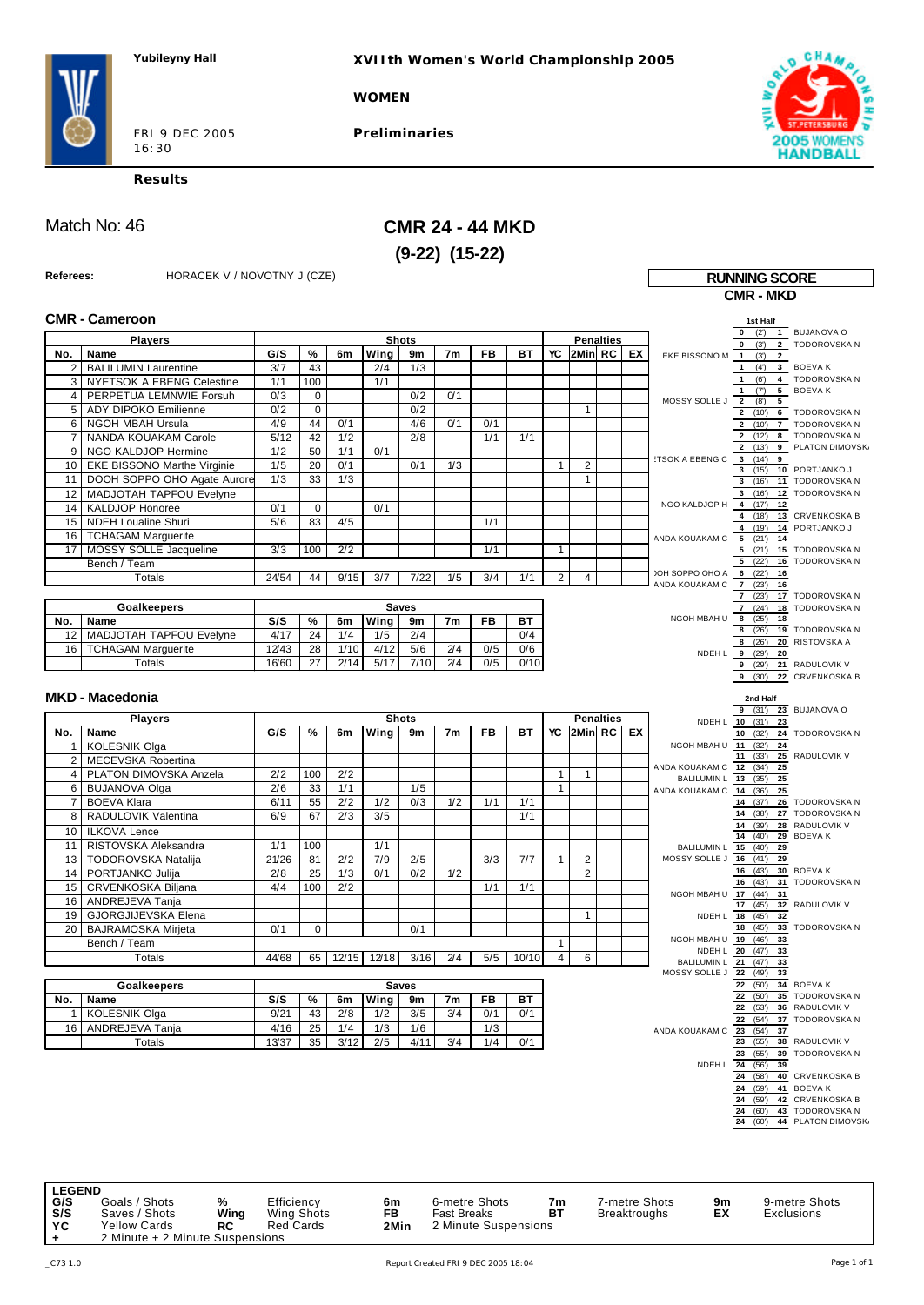**XVIIth Women's World Championship 2005**

**WOMEN**

FRI 9 DEC 2005 16:30

**Preliminaries**



**Match Team Statistics**

Match No: 46 **CMR 24 - 44 MKD (9-22) (15-22)** 

**Referees:** HORACEK V / NOVOTNY J (CZE)

#### **CMR - Cameroon**

|     | <b>Players</b>                     |       |          |      |      | <b>Shots</b> |     |           |           |    | <b>Offence</b> |           | <b>Defence</b> |   |                | <b>Penalties</b> |    |       |
|-----|------------------------------------|-------|----------|------|------|--------------|-----|-----------|-----------|----|----------------|-----------|----------------|---|----------------|------------------|----|-------|
| No. | <b>Name</b>                        | G/S   | %        | 6m   | Wing | 9m           | 7m  | <b>FB</b> | <b>BT</b> | AS | ΤF             | <b>ST</b> | <b>BS</b>      |   | YC 2Min RC     |                  | EX | TP    |
|     | <b>BALILUMIN Laurentine</b>        | 3/7   | 43       |      | 2/4  | 1/3          |     |           |           |    |                |           |                |   |                |                  |    | 35:11 |
|     | 3 NYETSOK A EBENG Celestine        | 1/1   | 100      |      | 1/1  |              |     |           |           |    |                |           |                |   |                |                  |    | 23:23 |
| 4   | PERPETUA LEMNWIE Forsuh            | 0/3   | 0        |      |      | 0/2          | 0/1 |           |           |    |                |           |                |   |                |                  |    | 15:11 |
|     | 5   ADY DIPOKO Emilienne           | 0/2   | 0        |      |      | 0/2          |     |           |           |    | 5              | 3         |                |   |                |                  |    | 28:58 |
| 6   | NGOH MBAH Ursula                   | 4/9   | 44       | 0/1  |      | 4/6          | 0/1 | 0/1       |           | 7  | 2              | 2         |                |   |                |                  |    | 45:24 |
|     | NANDA KOUAKAM Carole               | 5/12  | 42       | 1/2  |      | 2/8          |     | 1/1       | 1/1       | 4  | 8              | 3         |                |   |                |                  |    | 50:49 |
| 9   | NGO KALDJOP Hermine                | 1/2   | 50       | 1/1  | 0/1  |              |     |           |           | 1  | $\overline{2}$ |           |                |   |                |                  |    | 26:37 |
| 10  | <b>EKE BISSONO Marthe Virginie</b> | 1/5   | 20       | 0/1  |      | 0/1          | 1/3 |           |           | 3  | 2              |           |                |   | $\overline{2}$ |                  |    | 39:02 |
| 11  | DOOH SOPPO OHO Agate Aurore        | 1/3   | 33       | 1/3  |      |              |     |           |           | 1  |                |           |                |   |                |                  |    | 14:27 |
| 12  | <b>MADJOTAH TAPFOU Evelyne</b>     |       |          |      |      |              |     |           |           |    |                |           |                |   |                |                  |    | 19:41 |
| 14  | <b>KALDJOP Honoree</b>             | 0/1   | $\Omega$ |      | 0/1  |              |     |           |           |    |                |           |                |   |                |                  |    | 13:41 |
| 15  | <b>NDEH Loualine Shuri</b>         | 5/6   | 83       | 4/5  |      |              |     | 1/1       |           | 1  |                |           |                |   |                |                  |    | 36:37 |
| 16  | <b>TCHAGAM Marquerite</b>          |       |          |      |      |              |     |           |           |    |                |           |                |   |                |                  |    | 40:19 |
| 17  | MOSSY SOLLE Jacqueline             | 3/3   | 100      | 2/2  |      |              |     | 1/1       |           | 4  | $\overline{2}$ |           | $\overline{2}$ |   |                |                  |    | 30:40 |
|     | Bench / Team                       |       |          |      |      |              |     |           |           |    |                |           |                |   |                |                  |    |       |
|     | Totals                             | 24/54 | 44       | 9/15 | 3/7  | 7/22         | 1/5 | 3/4       | 1/1       | 20 | 26             | 9         | 3              | 2 | 4              |                  |    |       |

|                     | <b>Goalkeepers</b>              | <b>Total Shots</b> |                    | 6m Shots    |    | <b>Wing Shots</b> |    | 9m Shots |     | 7m Shots |    | <b>Fast Breaks</b> |   | <b>Breakthroughs</b> |                   |
|---------------------|---------------------------------|--------------------|--------------------|-------------|----|-------------------|----|----------|-----|----------|----|--------------------|---|----------------------|-------------------|
| No.                 | Name                            | S/S                | $\frac{0}{c}$      | S/S         | %  | S/S               | %  | S/S      | 0/2 | S/S      | %  | S/S                | % | S/S                  | $\mathbf{a}$<br>% |
|                     | <b>IMADJOTAH TAPFOU Evelyne</b> | $\Delta/17$        | $\sim$             | 1/4         | 25 | 1/5               | 20 | 2/4      | 50  |          |    |                    |   | 0/4                  |                   |
| $^{\ast}$ $\approx$ | <b>TCHAGAM Marquerite</b>       | 12/43              | 28                 | 1/10<br>11V | 10 | 4/12              | 33 | 5/6      | 83  | 2/4      | 50 | 0/5                |   | 0/6                  |                   |
|                     | $\tau$ otals                    | 16/60              | $\sim$<br><u>.</u> | 2/14        | 14 | 5/17              | 29 | $7/10$ . | 70  | 2/4      | 50 | 0/5                |   | 0/10                 |                   |

| <b>Team Shots</b>    | Goals | Saves | <b>Missed</b> | Post | <b>Blocked</b> | <b>Total</b> | %   |
|----------------------|-------|-------|---------------|------|----------------|--------------|-----|
| 6m Shots             |       | 3     |               |      |                | 15           | 60  |
| <b>Wing Shots</b>    |       |       |               |      |                |              | 43  |
| 9m Shots             |       |       | 5             |      |                | 22           | 32  |
| 7m Shots             |       | 3     |               |      | n/a            |              | 20  |
| <b>Fast Breaks</b>   |       |       |               |      |                |              | 75  |
| <b>Breakthroughs</b> |       |       |               |      |                |              | 100 |
| <b>Totals</b>        | 24    | 13    | 8             |      |                | 54           | 44  |

**Number of Attacks:** 74, **Scoring Efficiency:** 32%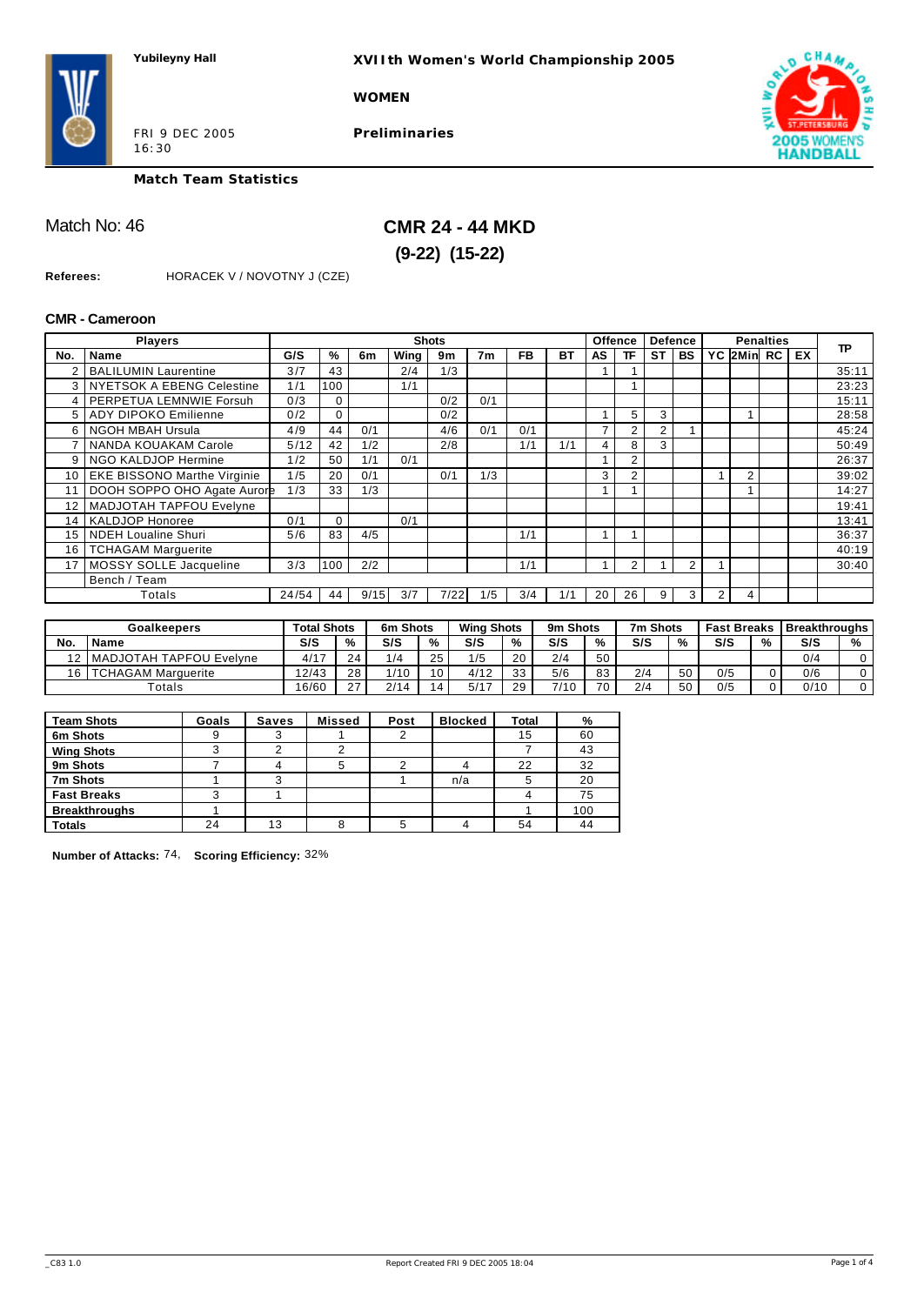**XVIIth Women's World Championship 2005**

**WOMEN**

FRI 9 DEC 2005 16:30

**Preliminaries**



**Match Team Statistics**

Match No: 46 **CMR 24 - 44 MKD (9-22) (15-22)** 

**Referees:** HORACEK V / NOVOTNY J (CZE)

#### **CMR - Cameroon**

| <b>Players</b>                                                                  |                                                                                    | <b>Shots Distribution</b>                |                                                                                         |                                                                                    |
|---------------------------------------------------------------------------------|------------------------------------------------------------------------------------|------------------------------------------|-----------------------------------------------------------------------------------------|------------------------------------------------------------------------------------|
| Goals / Shots<br>2 BALILUMIN L<br>0/1<br>1/1<br>2/3<br>1/1<br>2-Missed          | 3 NYETSOK A EBENG C 4 PERPETUA LEMNWIE F 5 ADY DIPOKO E<br>0/1<br>1-Post 1-Blocked | 1/2<br>2/3<br>1-Missed 1-Post            | 6 NGOH MBAH U<br>7 NANDA KOUAKAM C<br>0/2<br>0/2<br>2/2<br>1/1<br>1-Blocked<br>3-Missed | 9 NGO KALDJOP H<br>1/1<br>2/2<br>1/1<br>2-Blocked<br>1-Missed                      |
| 10 EKE BISSONO M<br>0/1<br>1/2<br>1/1<br>2-Post<br>1-Missed                     | 11 DOOH SOPPO OHO A 14 KALDJOP H<br>0/1<br>0/1                                     | 15 NDEH L<br>1/1<br>4/4<br>2/2<br>1-Post | 17 MOSSY SOLLE J<br>1/1                                                                 |                                                                                    |
| Team                                                                            | Offence                                                                            |                                          | <b>Defence</b>                                                                          | Goalkeepers                                                                        |
| Goals / Shots                                                                   |                                                                                    |                                          |                                                                                         | Saves / Shots                                                                      |
| 1/2<br>1/1<br>1/6<br>0/1<br>0/2<br>14/17<br>7/8<br>8-Missed 5-Post<br>4-Blocked | 1/1<br>1/1<br><b>Breakthroughs</b><br>3/5<br>3/6                                   | 10/10<br><b>Breakthroughs</b>            | 6/8<br>1/4<br>1/1                                                                       | 0/11<br>0/2<br>3/11<br>2/5<br>2/14<br>3/4<br>1/5<br>5/6<br>0/1                     |
|                                                                                 | ÷<br>4/7<br>2/10                                                                   | 2/11                                     | ÷<br>11/18                                                                              | 12 MADJOTAH TAPFOU E<br>0/3<br>1/3<br>1/7<br>0/1<br>1/1<br>0/1<br>1/1              |
|                                                                                 | 1/5<br>7 <sub>m</sub><br>1/5<br>2/3<br>2/6<br><b>Fast Breaks</b>                   | <b>Fast Breaks</b>                       | 2/4<br>7 <sub>m</sub><br>0/1<br>$\sqrt{0/1}$<br>6/10<br>╲                               | <b>16 TCHAGAM M</b><br>0/8<br>0/2<br>2/8<br>2/4<br>1/7<br>2/3<br>1/4<br>4/5<br>0/1 |
|                                                                                 | 3/4                                                                                | 5/5                                      |                                                                                         |                                                                                    |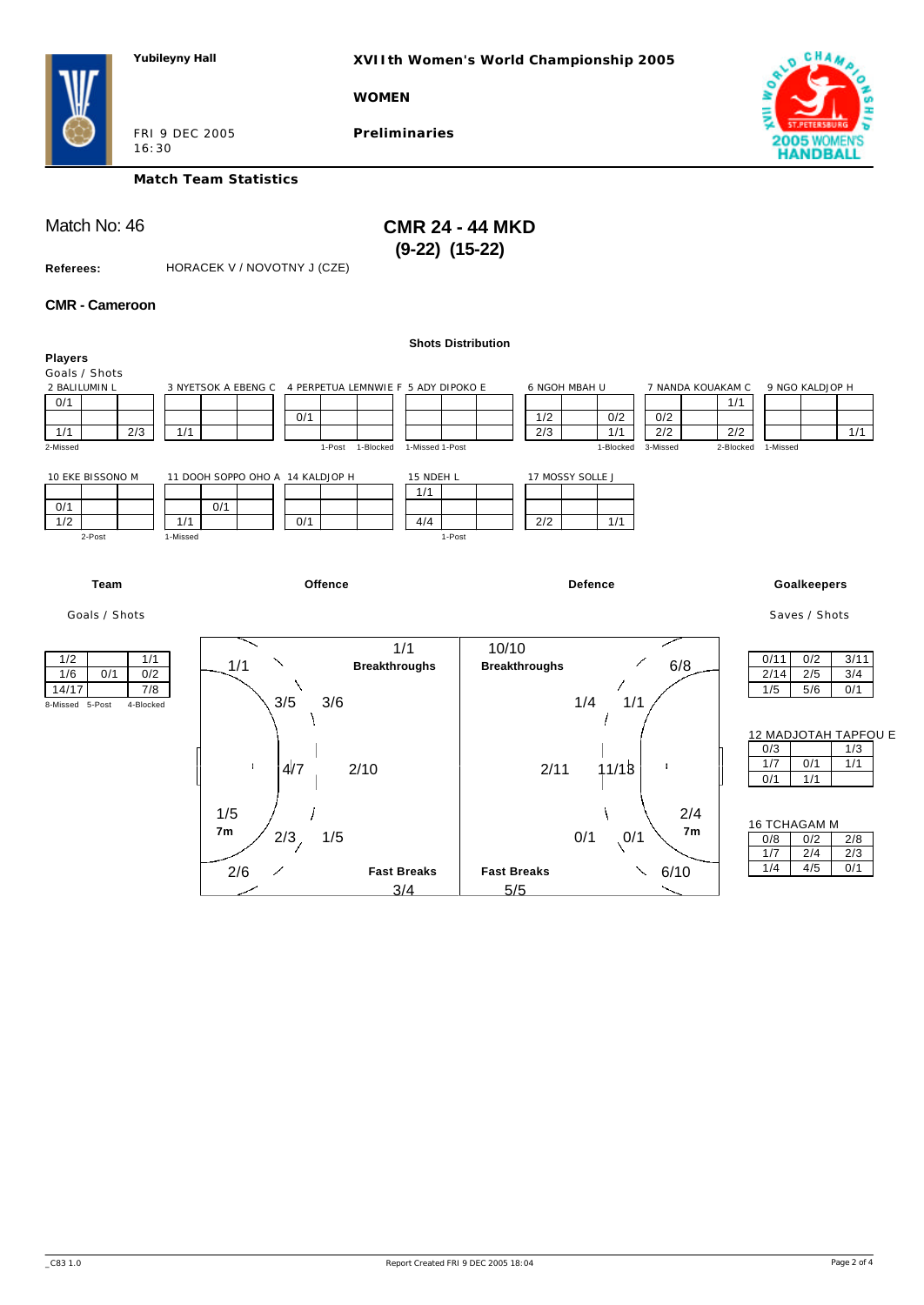**XVIIth Women's World Championship 2005**

#### **WOMEN**

FRI 9 DEC 2005 16:30

**Preliminaries**



**Match Team Statistics**

Match No: 46 **CMR 24 - 44 MKD (9-22) (15-22)** 

**Referees:** HORACEK V / NOVOTNY J (CZE)

#### **MKD - Macedonia**

|     | <b>Players</b>             |       |      |       |       | <b>Shots</b> |                |           |           |                | <b>Offence</b> |                | <b>Defence</b> |   |            | <b>Penalties</b> |    |           |
|-----|----------------------------|-------|------|-------|-------|--------------|----------------|-----------|-----------|----------------|----------------|----------------|----------------|---|------------|------------------|----|-----------|
| No. | Name                       | G/S   | %    | 6m    | Wing  | 9m           | 7 <sub>m</sub> | <b>FB</b> | <b>BT</b> | AS             | <b>TF</b>      | <b>ST</b>      | BS             |   | YC 2Min RC |                  | EX | <b>TP</b> |
|     | <b>KOLESNIK Olga</b>       |       |      |       |       |              |                |           |           |                |                |                |                |   |            |                  |    | 43:11     |
| 2   | l MECEVSKA Robertina       |       |      |       |       |              |                |           |           |                |                |                |                |   |            |                  |    |           |
|     | 4   PLATON DIMOVSKA Anzela | 2/2   | 100  | 2/2   |       |              |                |           |           | 1              |                | $\overline{2}$ |                |   |            |                  |    | 50:31     |
| 6   | <b>BUJANOVA Olga</b>       | 2/6   | 33   | 1/1   |       | 1/5          |                |           |           | 9              | $\overline{2}$ | 2              |                |   |            |                  |    | 49:47     |
|     | <b>BOEVA Klara</b>         | 6/11  | 55   | 2/2   | 1/2   | 0/3          | 1/2            | 1/1       | 1/1       | 6              |                | 3              |                |   |            |                  |    | 47:42     |
| 8   | RADULOVIK Valentina        | 6/9   | 67   | 2/3   | 3/5   |              |                |           | 1/1       | 4              |                | $\overline{2}$ |                |   |            |                  |    | 53:15     |
| 10  | <b>ILKOVA Lence</b>        |       |      |       |       |              |                |           |           |                |                |                |                |   |            |                  |    |           |
| 11  | RISTOVSKA Aleksandra       | 1/1   | 100  |       | 1/1   |              |                |           |           |                |                |                |                |   |            |                  |    | 10:22     |
| 13  | <b>TODOROVSKA Natalija</b> | 21/26 | 81   | 2/2   | 7/9   | 2/5          |                | 3/3       | 7/7       | $\overline{2}$ |                | $\overline{2}$ |                |   | 2          |                  |    | 56:24     |
| 14  | PORTJANKO Julija           | 2/8   | 25   | 1/3   | 0/1   | 0/2          | 1/2            |           |           | 10             | 3              | 6              |                |   | $\sqrt{2}$ |                  |    | 57:29     |
| 15  | <b>CRVENKOSKA Biljana</b>  | 4/4   | 100  | 2/2   |       |              |                | 1/1       | 1/1       | 2              | 4              |                |                |   |            |                  |    | 29:58     |
| 16  | ANDREJEVA Tanja            |       |      |       |       |              |                |           |           |                |                |                |                |   |            |                  |    | 16:49     |
| 19  | <b>GJORGJIJEVSKA Elena</b> |       |      |       |       |              |                |           |           |                |                |                |                |   |            |                  |    | 4:04      |
| 20  | <b>BAJRAMOSKA Mirjeta</b>  | 0/1   | 0    |       |       | 0/1          |                |           |           |                |                |                |                |   |            |                  |    | 0:28      |
|     | Bench / Team               |       |      |       |       |              |                |           |           |                |                |                |                |   |            |                  |    |           |
|     | Totals                     | 44/68 | 65 l | 12/15 | 12/18 | 3/16         | 2/4            | 5/5       | 10/10     | 34             | 12             | 19             |                | 4 | 6          |                  |    |           |

|     | <b>Goalkeepers</b> | <b>Total Shots</b> |                  | 6m Shots |    | <b>Wing Shots</b> |    | 9m Shots |    | 7m Shots |          | <b>Fast Breaks</b> |    | <b>Breakthroughs</b> |   |
|-----|--------------------|--------------------|------------------|----------|----|-------------------|----|----------|----|----------|----------|--------------------|----|----------------------|---|
| No. | <b>Name</b>        | S/S                | %                | S/S      | %  | S/S               | %  | S/S      | %  | S/S      | %        | S/S                | %  | S/S                  | % |
|     | l KOLESNIK Olaa    | 9/21               | $\sqrt{2}$<br>40 | 2/8      | 25 | 1/2               | 50 | 3/5      | 60 | 3/4      | 75<br>ر. | 0/1                |    | 0/1                  |   |
| 16  | ANDREJEVA Tania    | 4/16               | つに               | 1/4      | 25 | 1/3               | 33 | 1/6      | 17 |          |          | 1/3                | 33 |                      |   |
|     | $\tau$ otals       | 13/37              | 25               | 3/12     | 25 | 2/5               | 40 | 4/1'     | 36 | 3/4      | $- -$    | / ا                | 25 | 0/1                  |   |

| <b>Team Shots</b>    | Goals | <b>Saves</b> | <b>Missed</b> | Post | <b>Blocked</b> | Total | %   |
|----------------------|-------|--------------|---------------|------|----------------|-------|-----|
| 6m Shots             | 12    | 2            |               |      |                | 15    | 80  |
| <b>Wing Shots</b>    | 12    | 5            |               |      |                | 18    | 67  |
| 9m Shots             |       |              |               |      |                | 16    | 19  |
| 7m Shots             |       |              |               |      | n/a            |       | 50  |
| <b>Fast Breaks</b>   |       |              |               |      |                |       | 100 |
| <b>Breakthroughs</b> | 10    |              |               |      |                | 10    | 100 |
| <b>Totals</b>        | 44    | 16           |               | 5    |                | 68    | 65  |

**Number of Attacks:** 75, **Scoring Efficiency:** 59%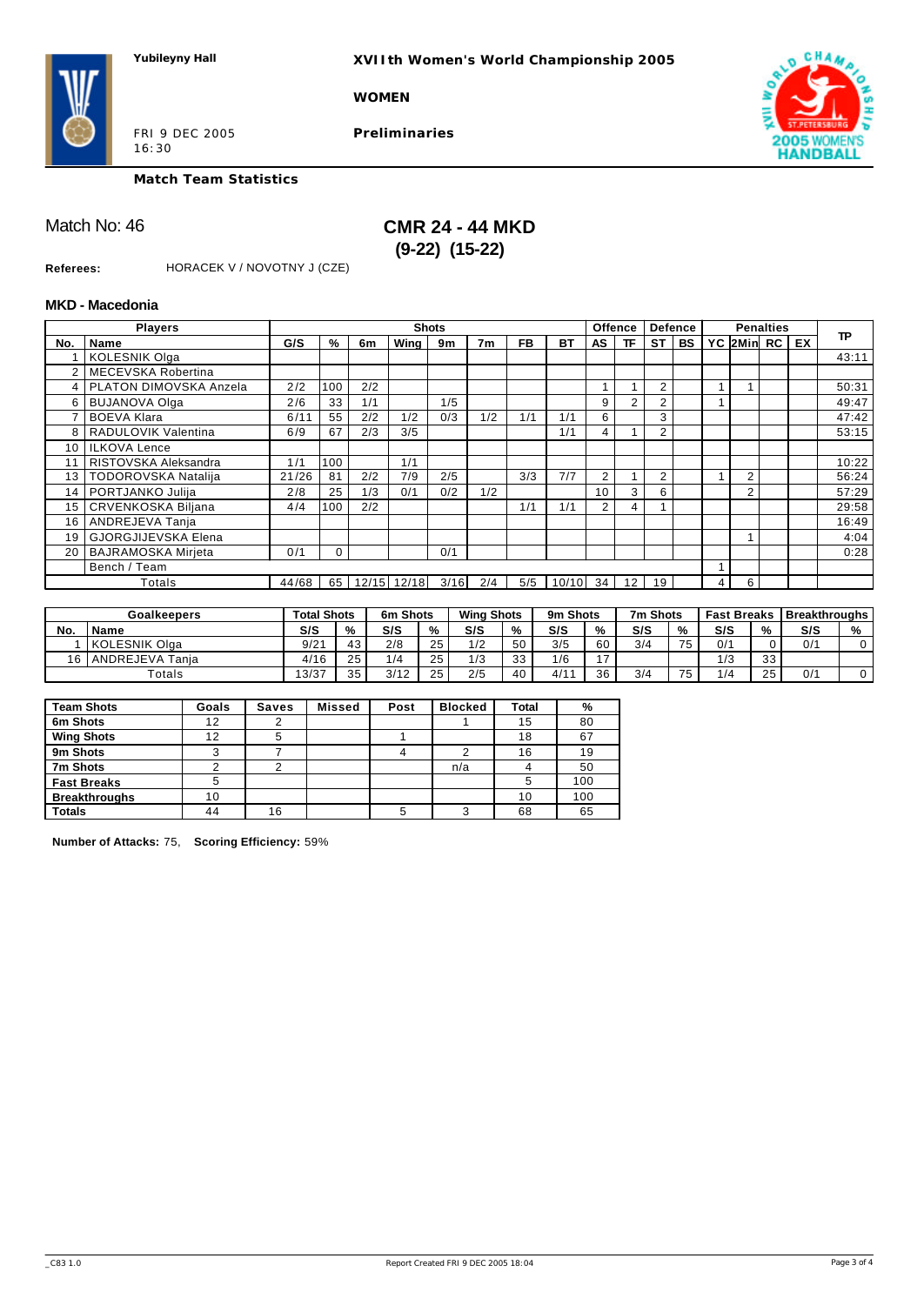**XVIIth Women's World Championship 2005**

**WOMEN**

FRI 9 DEC 2005 16:30

**Preliminaries**



**Match Team Statistics**

Match No: 46 **CMR 24 - 44 MKD (9-22) (15-22)** 

**Referees:** HORACEK V / NOVOTNY J (CZE)

#### **MKD - Macedonia**

|                                                                                                                                                                     |                                                                                                                                                  | <b>Shots Distribution</b>                                                                                |                                                                  |                                                                |
|---------------------------------------------------------------------------------------------------------------------------------------------------------------------|--------------------------------------------------------------------------------------------------------------------------------------------------|----------------------------------------------------------------------------------------------------------|------------------------------------------------------------------|----------------------------------------------------------------|
| <b>Players</b><br>Goals / Shots<br>2 MECEVSKA R<br>1/1<br>13 TODOROVSKA N<br>2/2<br>7/7<br>1/1<br>5/5<br>2/2<br>1/2<br>1/2<br>1/1<br>1/3<br>1/1<br>1-Post 1-Blocked | 4 PLATON DIMOVSKA A 6 BUJANOVA O<br>1/1<br>1/2<br>0/1<br>1-Post 1-Blocked<br>14 PORTJANKO J<br>15 CRVENKOSKA B<br>1/2<br>4/4<br>0/3<br>1-Blocked | 7 BOEVA K<br>2/2<br>1/1<br>1/1<br>0/2<br>2/2<br>1/1<br>0/1<br>2/2<br>2-Post<br>19 GJORGJIJEVSKA E<br>0/1 | 10 ILKOVA L<br>8 RADULOVIK V<br>3/5<br>1-Post<br>20 BAJRAMOSKA M | 11 RISTOVSKA A<br>1/1                                          |
| Team                                                                                                                                                                | Offence                                                                                                                                          |                                                                                                          | <b>Defence</b>                                                   | Goalkeepers                                                    |
| Goals / Shots                                                                                                                                                       |                                                                                                                                                  |                                                                                                          |                                                                  | Saves / Shots                                                  |
| 11/11<br>2/2<br>8/11<br>3/5<br>12/14<br>1/4<br>4/5<br>1/6<br>1/1<br>5-Post<br>3-Blocked                                                                             | 6/10<br><b>Breakthroughs</b><br>0/1<br>0/1                                                                                                       | 10/10<br>1/1<br><b>Breakthroughs</b>                                                                     | 2/6<br>1/5<br>2/3                                                | 1/2<br>0/1<br>5/6<br>1/1<br>2/2<br>3/17<br>1/8<br>1 KOLESNIK O |
|                                                                                                                                                                     | ÷.<br>11/13<br>2/11                                                                                                                              | 2/10                                                                                                     | $4/\overline{7}$                                                 | 1/1<br>0/1<br>4/4<br>1/1<br>1/1<br>2/11<br>0/2                 |
|                                                                                                                                                                     | 2/4<br>7m<br>1/1,<br>1/4                                                                                                                         |                                                                                                          | 1/5<br>7 <sub>m</sub><br>3/6<br>3/5                              | 16 ANDREJEVA T<br>0/1<br>1/2<br>1/1                            |
|                                                                                                                                                                     | 6/8<br><b>Fast Breaks</b>                                                                                                                        | <b>Fast Breaks</b>                                                                                       | 1/1                                                              | 1/6<br>1/6                                                     |

**LEGEND<br>
G/S** Goals / Shots<br> **S/S** Saves / Shots<br> **AS** Assists<br> **YC** Yellow Cards G/S Goals / Shots % Efficiency **6m** 6-metre Shots 7m 7-metre Shots 9m 9-metre Shots<br>SIS Saves / Shots Wing Wing Shots Fast Breaks BT Breaktroughs EX Exclusions<br>AS Assists 10 TF Technical Faults ST Steals 19 BS Blocked Shot 2 Minute + 2 Minute Suspensions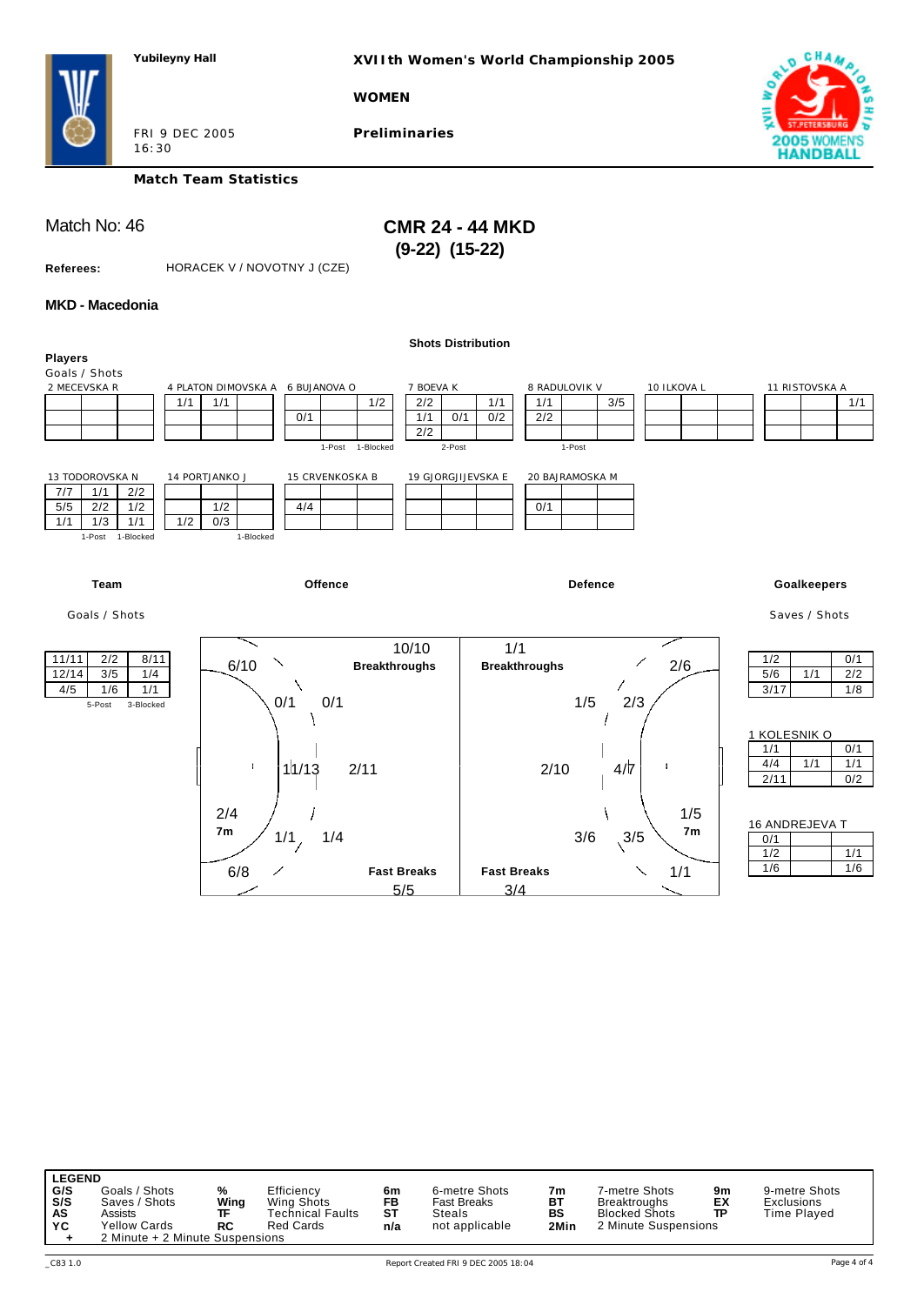**XVIIth Women's World Championship 2005**

#### **WOMEN**

FRI 9 DEC 2005 16:30

**Preliminaries**



**Play by Play**

## Match No: 46 **CMR 24 - 44 MKD (9-22) (15-22)**

#### **Teams:**

- -
	- 11 DOOH SOPPO OHO Agate At 12 MADJOTAH TAPFOU Evelyne 14 KALDJOP Honoree 15 NDEH Loualine Shuri
	- 16 TCHAGAM Marguerite 17 MOSSY SOLLE Jacqueline
	-
- -
	- 13 TODOROVSKA Natalija 14 PORTJANKO Julija 15 CRVENKOSKA Biljana 16 ANDREJEVA Tanja<br>19 GJORGJIJEVSKA Elena 20 BAJRAMOSKA Mirjeta
	- 19 GJORGJIJEVSKA Elena
- 
- 
- 
- 
- 
- 
- 
- -
- **CMR** 2 BALILUMIN Laurentine 3 NYETSOK A EBENG Celestin 4 PERPETUA LEMNWIE Forsul 5 ADY DIPOKO Emilienne
	-
	-
	-
- **MKD** 1 KOLESNIK Olga **2 MECEVSKA Robertina** 4 PLATON DIMOVSKA Anzela 6 BUJANOVA Olga<br>7 BOEVA Klara 8 RADULOVIK Valentina 10 ILKOVA Lence 11 RISTOVSKA Aleks
	- -
- 
- 6 NGOH MBAH Ursula 7 NANDA KOUAKAM Carole 9 NGO KALDJOP Hermine 10 EKE BISSONO Marthe Virgin
	-
	-
	- 11 RISTOVSKA Aleksandra
	-
	-

## **FIRST HALF**

| Match<br>Time | <b>CMR - Cameroon</b>                                                | Score Lead |      | <b>MKD - Macedonia</b>                                           |
|---------------|----------------------------------------------------------------------|------------|------|------------------------------------------------------------------|
| 0:00          | 16 TCHAGAM M Goalkeeper                                              |            |      |                                                                  |
| 0:00          |                                                                      |            |      | 1 KOLESNIK O Goalkeeper                                          |
| 0:20          | 7 NANDA KOUAKAM C Shot centre 9m missed                              |            |      |                                                                  |
| 0:49          | 11 DOOH SOPPO OHO A Shot centre 6m saved middle centre               |            |      |                                                                  |
| 1:35          |                                                                      | $0 - 1$    | $-1$ | 6 BUJANOVA O Goal centre 6m                                      |
| 1:38          | 9 NGO KALDJOP H Technical fault                                      |            |      |                                                                  |
| 1:58          | 7 NANDA KOUAKAM C Technical fault                                    |            |      |                                                                  |
| 2:01          |                                                                      | $0 - 2$    | $-2$ | 13 TODOROVSKA N Goal breakthrough top right                      |
| 2:42          |                                                                      |            |      | 7 BOEVA K 7m caused                                              |
| 2:43          | 11 DOOH SOPPO OHO A 7m received                                      |            |      |                                                                  |
| 2:56          | 10 EKE BISSONO M Goal Penalty shot bottom left (11 DOOH SOPPO OHO A) | $1 - 2$    | $-1$ |                                                                  |
| 3:26          | 7 NANDA KOUAKAM C 7m caused                                          |            |      |                                                                  |
| 3:27          |                                                                      |            |      | 8 RADULOVIK V 7m received                                        |
| 3:43          |                                                                      | $1 - 3$    | $-2$ | 7 BOEVA K Goal Penalty shot bottom left                          |
| 4:05          | 5 ADY DIPOKO E Shot right 9m missed                                  |            |      |                                                                  |
| 4:39          |                                                                      |            |      | 14 PORTJANKO J Shot centre 6m blocked                            |
| 4:54          |                                                                      |            |      | 4 PLATON DIMOVSKA A Technical fault                              |
| 5:13          | 11 DOOH SOPPO OHO A Shot centre 6m missed                            |            |      |                                                                  |
| 5:17          |                                                                      | $1 - 4$    | $-3$ | 13 TODOROVSKA N Goal breakthrough top centre (6 BUJANOVA O)      |
| 5:47          | 10 EKE BISSONO M Technical fault                                     |            |      |                                                                  |
| 5:51          |                                                                      |            |      | 8 RADULOVIK V 7m received                                        |
|               |                                                                      |            |      |                                                                  |
| 5:54<br>5:59  | 10 EKE BISSONO M Warning (yellow card)                               |            |      |                                                                  |
|               | 10 EKE BISSONO M 7m caused                                           |            |      |                                                                  |
| 6:03          |                                                                      |            |      | 7 BOEVA K Penalty shot saved middle right                        |
| 6:15          | 5 ADY DIPOKO E Steal                                                 |            |      |                                                                  |
| 6:29          | 5 ADY DIPOKO E Technical fault                                       |            |      |                                                                  |
| 6:40          |                                                                      | $1 - 5$    | $-4$ | 7 BOEVA K Goal left wing top right (6 BUJANOVA O)                |
| 7:25          |                                                                      |            |      | 13 TODOROVSKA N Steal                                            |
| 7:26          | 17 MOSSY SOLLE J Technical fault                                     |            |      |                                                                  |
| 7:35          |                                                                      |            |      | 8 RADULOVIK V Technical fault                                    |
| 7:54          | 17 MOSSY SOLLE J Goal left 6m bottom left                            | $2 - 5$    | $-3$ |                                                                  |
| 8:22          |                                                                      |            |      | 7 BOEVA K Shot left 9m post                                      |
| 8:59          | 10 EKE BISSONO M Shot centre 9m saved bottom left                    |            |      |                                                                  |
| 9:02          |                                                                      |            |      | 6 BUJANOVA O 7m caused                                           |
| 9:18          | 17 MOSSY SOLLE J 7m received                                         |            |      |                                                                  |
| 9:18          | 10 EKE BISSONO M Penalty shot saved middle left                      |            |      |                                                                  |
| 9:34          | 10 EKE BISSONO M 2 minutes suspension                                |            |      |                                                                  |
| 9:34          |                                                                      | $2 - 6$    | $-4$ | 13 TODOROVSKA N Goal centre 6m top left                          |
| 9:46          |                                                                      |            |      | 14 PORTJANKO J Steal                                             |
| 9:46          | 5 ADY DIPOKO E Technical fault                                       |            |      |                                                                  |
| 9:53          |                                                                      | $2 - 7$    | -5   | 13 TODOROVSKA N Goal breakthrough middle centre (14 PORTJANKO J) |
| 10:19         | 5 ADY DIPOKO E Shot centre 9m post                                   |            |      |                                                                  |
| 10:46         |                                                                      |            |      | 20 BAJRAMOSKA M Shot centre 9m saved middle left                 |
| 11:02         | 5 ADY DIPOKO E Technical fault                                       |            |      |                                                                  |
| 11:35         |                                                                      | $2 - 8$    | -6   | 13 TODOROVSKA N Goal right wing top left (14 PORTJANKO J)        |
| 11:57         | 14 KALDJOP H Shot left wing saved bottom left                        |            |      |                                                                  |
| 12:09         |                                                                      | $2 - 9$    | -7   | 4 PLATON DIMOVSKA A Goal centre 6m top left                      |
| 13:03         |                                                                      |            |      | 4 PLATON DIMOVSKA A Warning (yellow card)                        |
| 13:27         | 3 NYETSOK A EBENG C Goal right wing bottom left (7 NANDA KOUAKAM C)  | $3 - 9$    | -6   |                                                                  |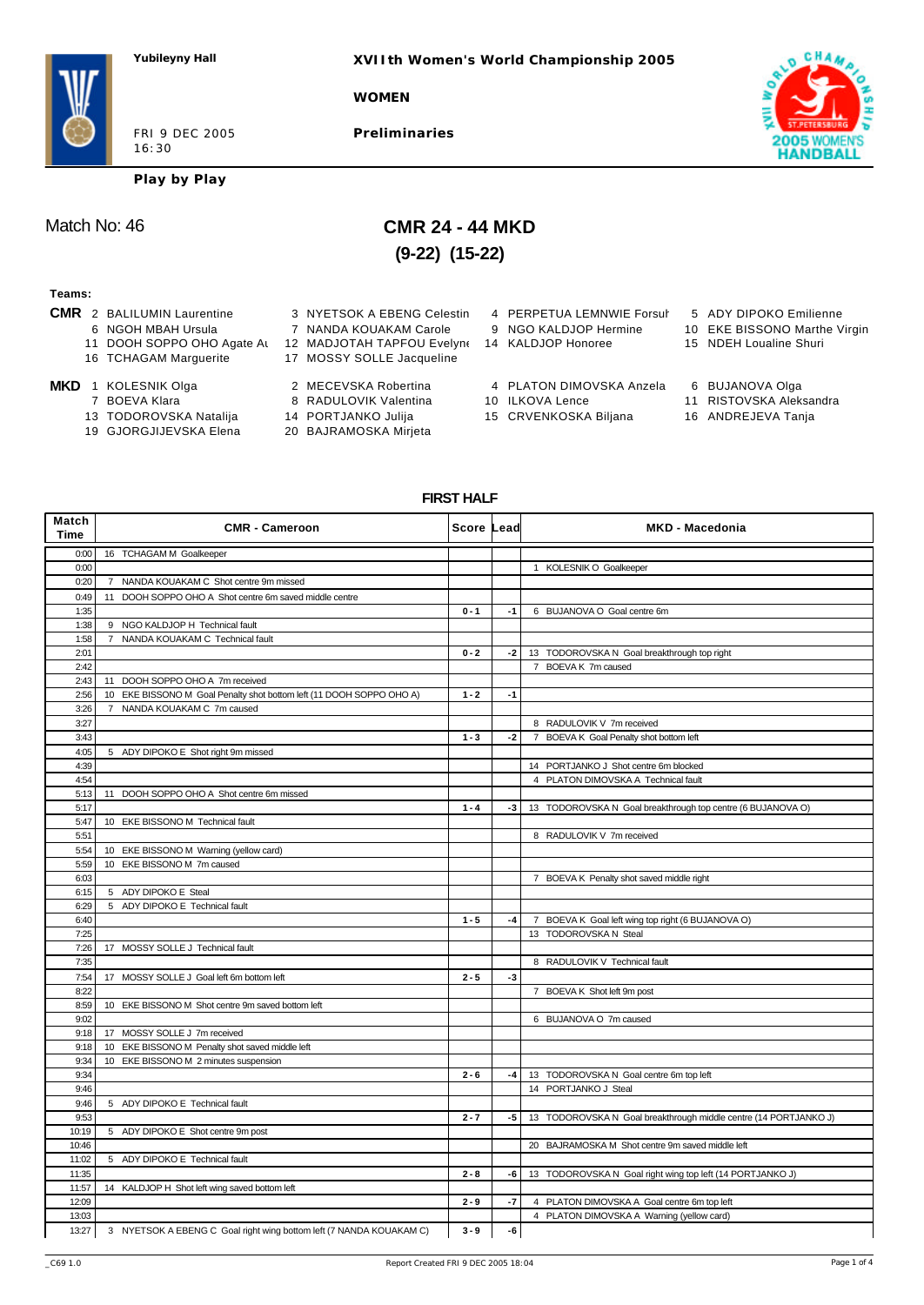#### **WOMEN**

FRI 9 DEC 2005 16:30

**Preliminaries**



**Play by Play**

### **FIRST HALF**

| Match<br>Time  | <b>CMR - Cameroon</b>                                                     | Score Lead |       | <b>MKD - Macedonia</b>                                           |
|----------------|---------------------------------------------------------------------------|------------|-------|------------------------------------------------------------------|
| 13:52          |                                                                           |            |       | 6 BUJANOVA O Shot left 9m saved top right                        |
| 14:03          |                                                                           |            |       | 4 PLATON DIMOVSKA A 7m received                                  |
| 14:05          | 17 MOSSY SOLLE J Warning (yellow card)                                    |            |       |                                                                  |
| 14:08          |                                                                           | $3 - 10$   | -7    | 14 PORTJANKO J Goal Penalty shot bottom left (14 PORTJANKO J)    |
| 14:15<br>14:39 | 17 MOSSY SOLLE J 7m caused<br>10 EKE BISSONO M Technical fault            |            |       |                                                                  |
| 14:44          |                                                                           |            |       | 13 TODOROVSKA N Technical fault                                  |
| 15:08          |                                                                           | $3 - 11$   | -8    | 13 TODOROVSKA N Goal fast break top left (8 RADULOVIK V)         |
| 15:36          |                                                                           |            |       | 8 RADULOVIK V Steal                                              |
| 15:43          |                                                                           | $3 - 12$   | -9    | 13 TODOROVSKA N Goal breakthrough middle left (14 PORTJANKO J)   |
| 16:09          | 7 NANDA KOUAKAM C Technical fault                                         |            |       |                                                                  |
| 16:10          |                                                                           |            |       | 14 PORTJANKO J Steal                                             |
| 16:16<br>16:17 | 10 EKE BISSONO M 2 minutes suspension                                     |            |       | 8 RADULOVIK V Shot left wing post                                |
| 16:34          | 9 NGO KALDJOP H Goal centre 6m bottom right (9 NGO KALDJOP H)             | 4 - 12     | -8    |                                                                  |
| 17:00          |                                                                           |            |       | 13 TODOROVSKA N Shot right wing saved bottom centre              |
| 17:20          |                                                                           | $4 - 13$   | -9    | 15 CRVENKOSKA B Goal centre 6m middle left (7 BOEVA K)           |
| 17:37          | 7 NANDA KOUAKAM C Shot centre 9m saved middle left                        |            |       |                                                                  |
| 18:02          |                                                                           | $4 - 14$   | $-10$ | 14 PORTJANKO J Goal centre 6m middle centre (7 BOEVA K)          |
| 18:24          |                                                                           |            |       | 13 TODOROVSKA N Warning (yellow card)                            |
| 18:30<br>18:34 | 2 BALILUMIN L 7m received<br>6 NGOH MBAH U Penalty shot saved middle left |            |       |                                                                  |
| 19:01          |                                                                           |            |       | 14 PORTJANKO J Shot centre 9m saved bottom centre                |
| 19:09          | 2 BALILUMIN L Technical fault                                             |            |       |                                                                  |
| 19:10          |                                                                           |            |       | 4 PLATON DIMOVSKA A Steal                                        |
| 19:14          |                                                                           |            |       | 8 RADULOVIK V Shot right wing saved top right                    |
| 19:54          |                                                                           |            |       | 6 BUJANOVA O Technical fault                                     |
| 19:55          | 7 NANDA KOUAKAM C Steal                                                   |            |       |                                                                  |
| 20:04          |                                                                           |            |       | 6 BUJANOVA O Warning (yellow card)                               |
| 20:04<br>20:28 | 7 NANDA KOUAKAM C Goal fast break bottom left (6 NGOH MBAH U)             | $5 - 14$   | -9    | 14 PORTJANKO J Technical fault                                   |
| 20:28          | 7 NANDA KOUAKAM C Steal                                                   |            |       |                                                                  |
| 20:32          | 3 NYETSOK A EBENG C Technical fault                                       |            |       |                                                                  |
| 20:43          |                                                                           | $5 - 15$   | $-10$ | 13 TODOROVSKA N Goal breakthrough bottom left (6 BUJANOVA O)     |
| 21:06          | 9 NGO KALDJOP H Technical fault                                           |            |       |                                                                  |
| 21:17          |                                                                           | $5 - 16$   | $-11$ | 13 TODOROVSKA N Goal right wing top left (14 PORTJANKO J)        |
| 21:40<br>21:53 | 11 DOOH SOPPO OHO A Goal centre 6m bottom left (2 BALILUMIN L)            | $6 - 16$   | $-10$ | PORTNOJ A Timeout                                                |
| 22:03          |                                                                           |            |       | 13 TODOROVSKA N Shot right wing saved middle right               |
| 22:11          | 7 NANDA KOUAKAM C Goal breakthrough bottom right                          | $7 - 16$   | -9    |                                                                  |
| 22:40          |                                                                           | $7 - 17$   | $-10$ | 13 TODOROVSKA N Goal left 9m bottom right (7 BOEVA K)            |
| 23:05          | 7 NANDA KOUAKAM C Technical fault                                         |            |       |                                                                  |
| 23:10          |                                                                           | $7 - 18$   | $-11$ | 13 TODOROVSKA N Goal breakthrough bottom centre (14 PORTJANKO J) |
| 23:33          |                                                                           |            |       | 4 PLATON DIMOVSKA A Steal                                        |
| 23:33<br>24:09 | 7 NANDA KOUAKAM C Shot centre 9m blocked                                  |            |       | 13 TODOROVSKA N Shot centre 9m post                              |
| 24:25          |                                                                           |            |       | 6 BUJANOVA O Shot centre 9m blocked                              |
| 24:28          | 6 NGOH MBAH U Goal direct free throw bottom left                          | $8 - 18$   | $-10$ |                                                                  |
| 25:03          |                                                                           | $8 - 19$   | $-11$ | 13 TODOROVSKA N Goal right wing top left (6 BUJANOVA O)          |
| 25:15          | 2 BALILUMIN L Shot left wing missed                                       |            |       |                                                                  |
| 25:27          |                                                                           | $8 - 20$   | $-12$ | 11 RISTOVSKA A Goal left wing top right (14 PORTJANKO J)         |
| 25:37          |                                                                           |            |       | 13 TODOROVSKA N 7m caused                                        |
| 25:37<br>25:37 | 2 BALILUMIN L 7m received                                                 |            |       | 13 TODOROVSKA N 2 minutes suspension                             |
| 25:37          | 10 EKE BISSONO M Penalty shot post                                        |            |       |                                                                  |
| 26:07          |                                                                           |            |       | 15 CRVENKOSKA B Technical fault                                  |
| 26:21          | 5 ADY DIPOKO E Technical fault                                            |            |       |                                                                  |
| 26:46          |                                                                           |            |       | 15 CRVENKOSKA B Technical fault                                  |
| 26:48          | 5 ADY DIPOKO E Steal                                                      |            |       |                                                                  |
| 27:02          | 10 EKE BISSONO M Shot centre 6m post                                      |            |       |                                                                  |
| 27:42          |                                                                           |            |       | 7 BOEVA K Shot left 9m post                                      |
| 28:00<br>28:01 | 11 DOOH SOPPO OHO A Technical fault                                       |            |       | 15 CRVENKOSKA B Steal                                            |
| 28:05          |                                                                           |            |       | 8 RADULOVIK V Shot centre 6m saved top right                     |
| 28:28          | 15 NDEH L Goal left 6m bottom left                                        | $9 - 20$   | $-11$ |                                                                  |
| 28:42          |                                                                           | $9 - 21$   | $-12$ | 8 RADULOVIK V Goal right wing top left (4 PLATON DIMOVSKA A)     |
| 29:04          | 7 NANDA KOUAKAM C Shot right 9m missed                                    |            |       |                                                                  |
| 29:10          | 9 NGO KALDJOP H Shot left wing missed                                     |            |       |                                                                  |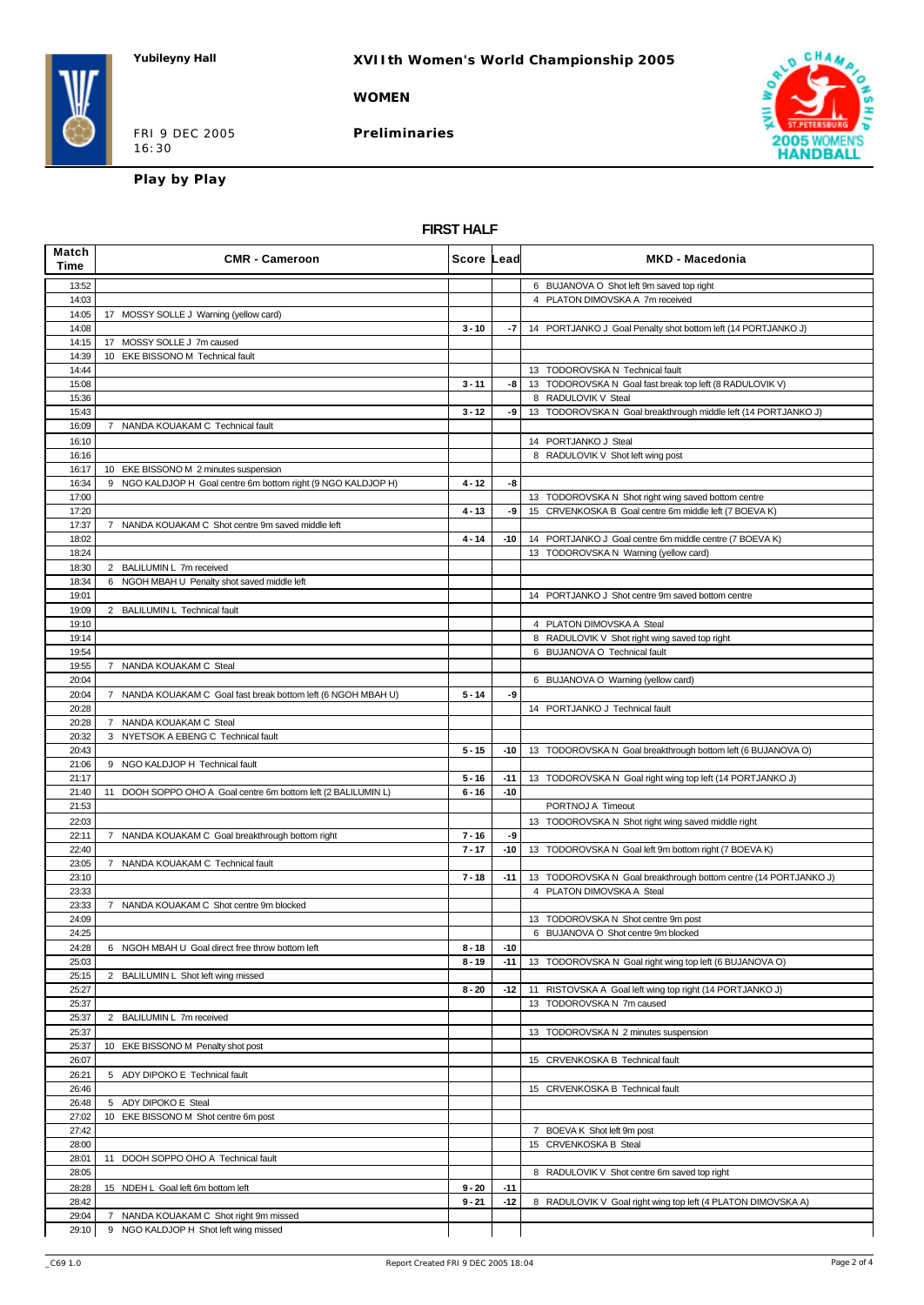#### **WOMEN**

FRI 9 DEC 2005 16:30

**Preliminaries**



**Play by Play**

### **FIRST HALF**

| Match<br><b>Time</b> | <b>CMR - Cameroon</b> | ∣Score Leadl | MKD - Macedonia                                                      |
|----------------------|-----------------------|--------------|----------------------------------------------------------------------|
| 29:12                |                       |              | BOEVA K Shot left wing saved middle right                            |
| 29:16                | 6 NGOH MBAH U Steal   |              |                                                                      |
| 29:20                |                       |              | 14 PORTJANKO J Steal                                                 |
| 29:28                |                       | $9 - 22$     | -13   15 CRVENKOSKA B Goal breakthrough middle left (14 PORTJANKO J) |
| 30:00                |                       |              | <b>BOEVAK Steal</b>                                                  |

#### **SECOND HALF**

| Match<br>Time | <b>CMR - Cameroon</b>                                             | Score Lead |       | <b>MKD - Macedonia</b>                                       |
|---------------|-------------------------------------------------------------------|------------|-------|--------------------------------------------------------------|
| 30:00         |                                                                   |            |       | 16 ANDREJEVA T Goalkeeper                                    |
| 30:00         | 12 MADJOTAH TAPFOU E Goalkeeper                                   |            |       |                                                              |
| 30:33         |                                                                   | $9 - 23$   | $-14$ | 6 BUJANOVA O Goal centre 9m top right (6 BUJANOVA O)         |
| 30:56         | 15 NDEH L Goal right 6m top left                                  | $10 - 23$  | $-13$ |                                                              |
| 30:57         |                                                                   |            |       | 19 GJORGJIJEVSKA E 2 minutes suspension                      |
| 31:27         |                                                                   | $10 - 24$  | $-14$ | 13 TODOROVSKA N Goal centre 6m middle left (13 TODOROVSKA N) |
| 31:33         | 6 NGOH MBAH U Goal right 9m bottom left (10 EKE BISSONO M)        | $11 - 24$  | $-13$ |                                                              |
| 32:00         |                                                                   |            |       | 13 TODOROVSKA N Shot centre 9m saved bottom centre           |
| 32:15         |                                                                   |            |       | 6 BUJANOVA O Shot centre 9m post                             |
| 32:24         | 5 ADY DIPOKO E Technical fault                                    |            |       |                                                              |
| 32:28         |                                                                   |            |       | 14 PORTJANKO J Steal                                         |
| 32:45         |                                                                   |            |       | 14 PORTJANKO J Technical fault                               |
| 32:46         | 6 NGOH MBAH U Steal                                               |            |       |                                                              |
| 32:49         |                                                                   |            |       | 6 BUJANOVA O Steal                                           |
| 32:53         | 15 NDEH L Technical fault                                         |            |       |                                                              |
| 32:56         |                                                                   | $11 - 25$  | $-14$ | 8 RADULOVIK V Goal breakthrough middle left (6 BUJANOVA O)   |
| 33:17         | 6 NGOH MBAH U Shot right 9m saved bottom left                     |            |       |                                                              |
| 33:24         |                                                                   |            |       | 14 PORTJANKO J Technical fault                               |
| 33:49         |                                                                   |            |       | 14 PORTJANKO J 2 minutes suspension                          |
| 33:49         | 7 NANDA KOUAKAM C Goal centre 6m bottom right (7 NANDA KOUAKAM C) | $12 - 25$  | $-13$ |                                                              |
| 34:04         | 5 ADY DIPOKO E Steal                                              |            |       |                                                              |
| 34:09         | 6 NGOH MBAH U Shot fast break saved middle right                  |            |       |                                                              |
| 34:54         | 2 BALILUMIN L Goal left wing bottom right                         | $13 - 25$  | $-12$ |                                                              |
| 35:36         |                                                                   |            |       | 6 BUJANOVA O Shot right 9m saved middle left                 |
| 35:55         | 7 NANDA KOUAKAM C Goal left 9m bottom left (5 ADY DIPOKO E)       | $14 - 25$  | $-11$ |                                                              |
| 36:23         |                                                                   | $14 - 26$  | $-12$ | 13 TODOROVSKA N Goal right wing middle left                  |
| 37:01         |                                                                   |            |       | 13 TODOROVSKA N Steal                                        |
| 37:02         | 6 NGOH MBAH U Technical fault                                     |            |       |                                                              |
| 37:07         |                                                                   |            |       | 15 CRVENKOSKA B Technical fault                              |
| 37:19         | 4 PERPETUA LEMNWIE F Shot left 9m post                            |            |       |                                                              |
| 37:27         |                                                                   | $14 - 27$  | $-13$ | 13 TODOROVSKA N Goal breakthrough middle centre              |
| 37:55         | 2 BALILUMIN L Shot centre 9m missed                               |            |       |                                                              |
| 38:10         | PERPETUA LEMNWIE F Shot left 9m blocked<br>$\overline{4}$         |            |       |                                                              |
| 38:16         | 2 BALILUMIN L Shot left wing saved bottom right                   |            |       |                                                              |
| 38:56         |                                                                   | $14 - 28$  | $-14$ | 8 RADULOVIK V Goal centre 6m middle left                     |
| 39:06         |                                                                   |            |       | 7 BOEVA K Steal                                              |
| 39:12         |                                                                   | $14 - 29$  | -15   | 7 BOEVA K Goal breakthrough bottom left                      |
| 39:39         | 2 BALILUMIN L Goal left wing bottom right (7 NANDA KOUAKAM C)     | $15 - 29$  | $-14$ |                                                              |
| 40:08         |                                                                   |            |       | 13 TODOROVSKA N Shot centre 9m blocked                       |
| 40:12         | 7 NANDA KOUAKAM C Steal                                           |            |       |                                                              |
| 40:16         | 17 MOSSY SOLLE J Goal fast break bottom right                     | $16 - 29$  | $-13$ |                                                              |
| 40:33         |                                                                   |            |       | 4 PLATON DIMOVSKA A 2 minutes suspension                     |
| 40:46         | NANDA KOUAKAM C Shot left 6m saved middle left<br>7               |            |       |                                                              |
| 41:14         | 8 MAGNE KENMOGOE N Technical fault                                |            |       |                                                              |
| 42:06         |                                                                   | $16 - 30$  | $-14$ | 7 BOEVA K Goal centre 6m top left (6 BUJANOVA O)             |
| 42:19         | 6 NGOH MBAH U Technical fault                                     |            |       |                                                              |
| 42:53         |                                                                   | $16 - 31$  | -15   | 13 TODOROVSKA N Goal centre 9m middle left (6 BUJANOVA O)    |
| 43:20         |                                                                   |            |       | PORTNOJ A Warning (yellow card) bench                        |
| 43:21         |                                                                   |            |       | 14 PORTJANKO J 2 minutes suspension                          |
| 43:31         | 6 NGOH MBAH U Goal right 9m bottom right                          | $17 - 31$  | $-14$ |                                                              |
| 44:01         |                                                                   | $17 - 32$  | $-15$ | 8 RADULOVIK V Goal left wing top right (15 CRVENKOSKA B)     |
| 44:23         | 15 NDEH L Goal right 6m bottom left                               | $18 - 32$  | $-14$ |                                                              |
| 44:51         |                                                                   | $18 - 33$  | $-15$ | 13 TODOROVSKA N Goal right wing top right (14 PORTJANKO J)   |
| 45:13         | 6 NGOH MBAH U Goal right 9m middle left (15 NDEH L)               | $19 - 33$  | $-14$ |                                                              |
| 45:33         |                                                                   |            |       | 15 CRVENKOSKA B Technical fault                              |
| 46:00         | 15 NDEH L Goal fast break bottom left                             | $20 - 33$  | $-13$ |                                                              |
| 46:20         |                                                                   |            |       | 14 PORTJANKO J Shot right wing saved bottom left             |
| 46:41         | 2 BALILUMIN L Goal centre 9m bottom left (10 EKE BISSONO M)       | $21 - 33$  | $-12$ |                                                              |